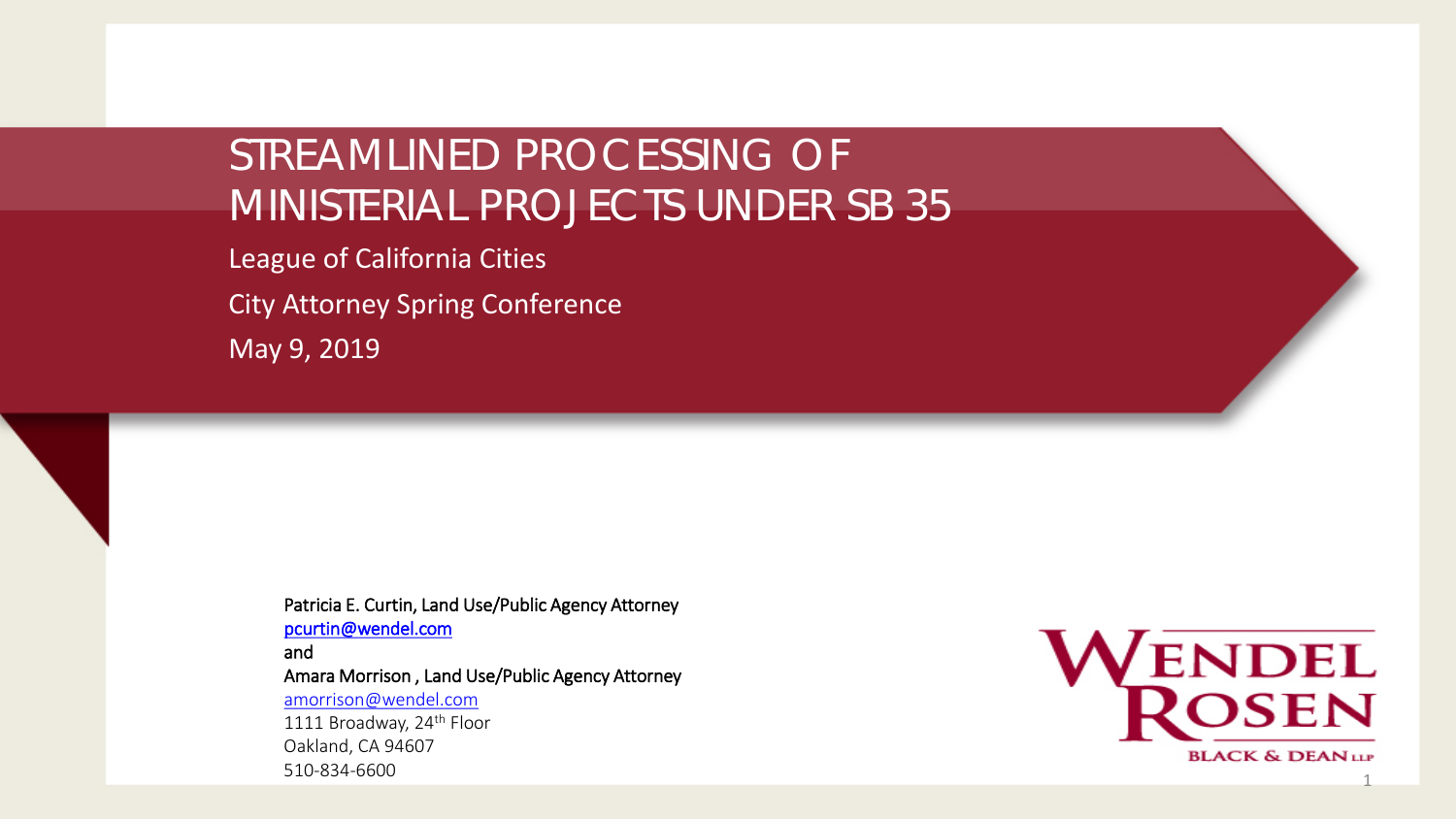



- 2. Hurdles in Securing Project Approvals
- 3. Key Aspects of SB 35
- 4. Project Eligibility
- 5. SB 35 Streamlining Checklist
- 6. Parking
- 7. Timeframes
- 8. Local Government Responsibility
- 9. Public Hearings
- 10. Life of Project
- 11. Modifications to Project Approval
- 12. Issues in Implementing SB 35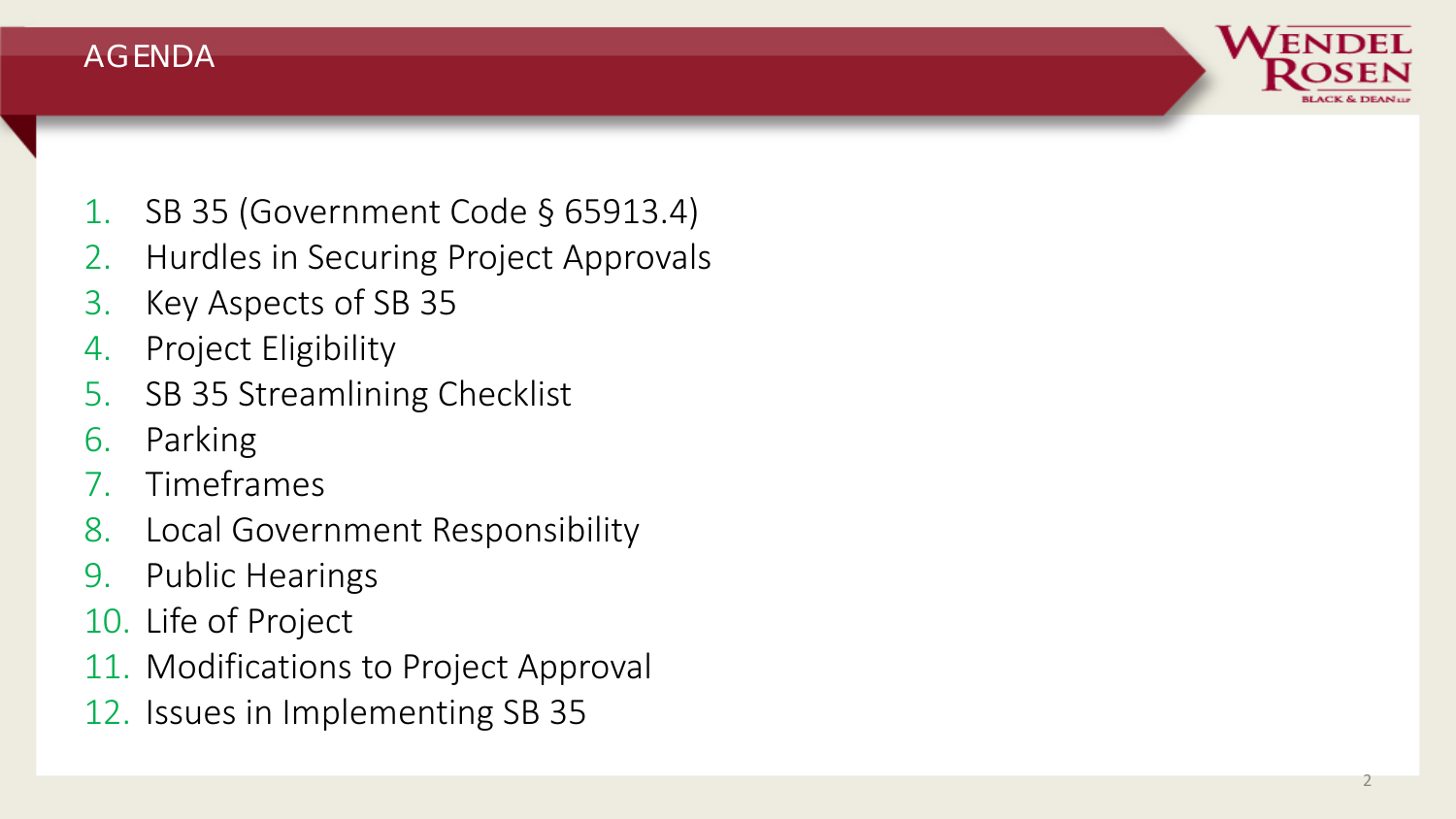# SB 35 (Government Code § 65913.4)

- Adopted in 2017, became effective January 1, 2018
- Creates a ministerial review and approval process to streamline certain qualifying affordable housing projects in jurisdictions that have not yet made sufficient progress towards their allocation of regional housing needs
- Department of Housing and Community Development (HCD) issued final guidelines for implementation on November 29, 2018. These Guidelines apply to applications submitted on or after January 1, 2019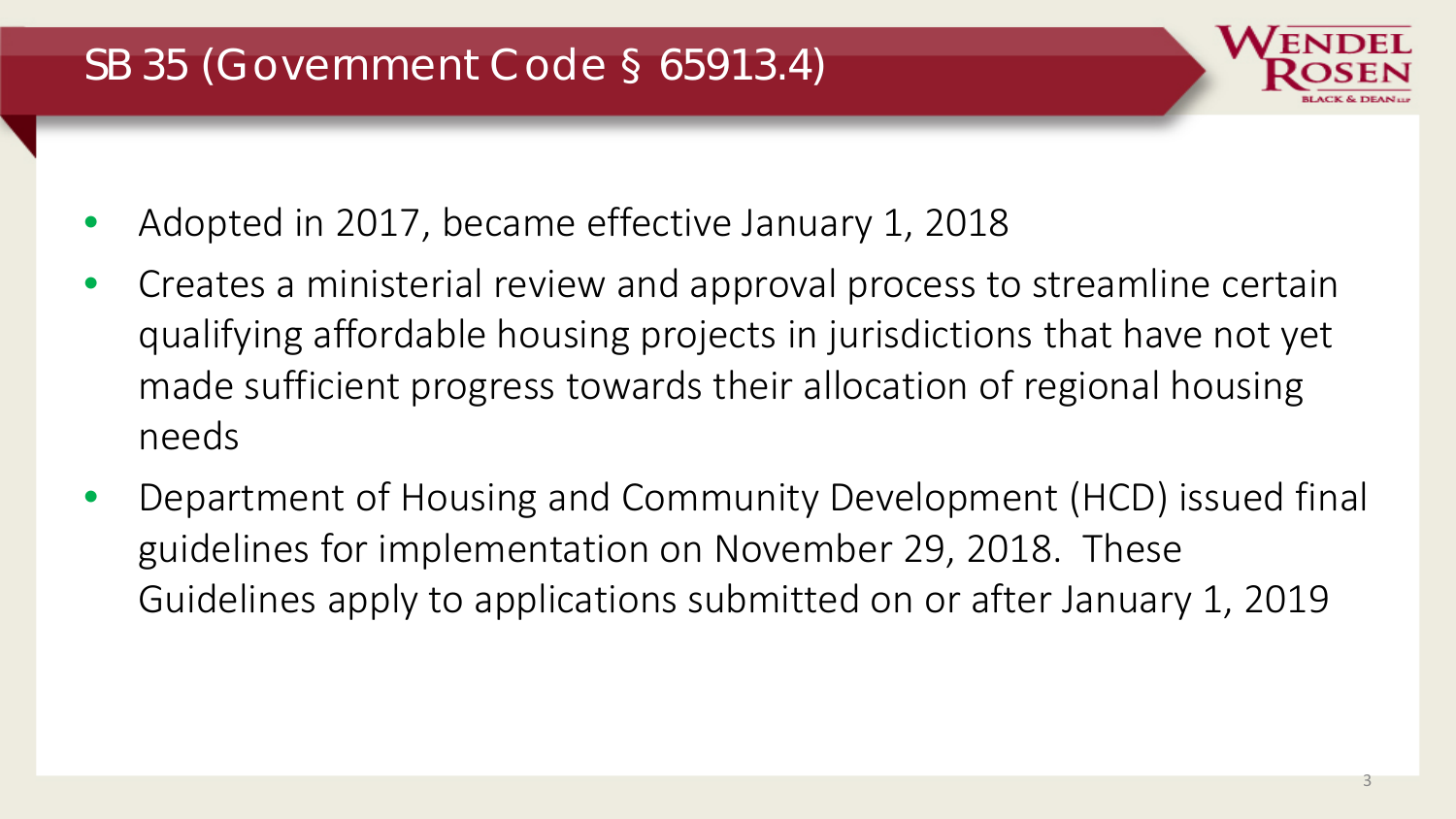



- Intent of SB 35 is to facilitate and expedite construction of housing and to mitigate against high housing costs
- Legislature determined affordable housing is a matter of statewide concern and declared SB 35 applicable to all jurisdictions (including charter cities and counties)
- SB 35 automatically sunsets on January 1, 2026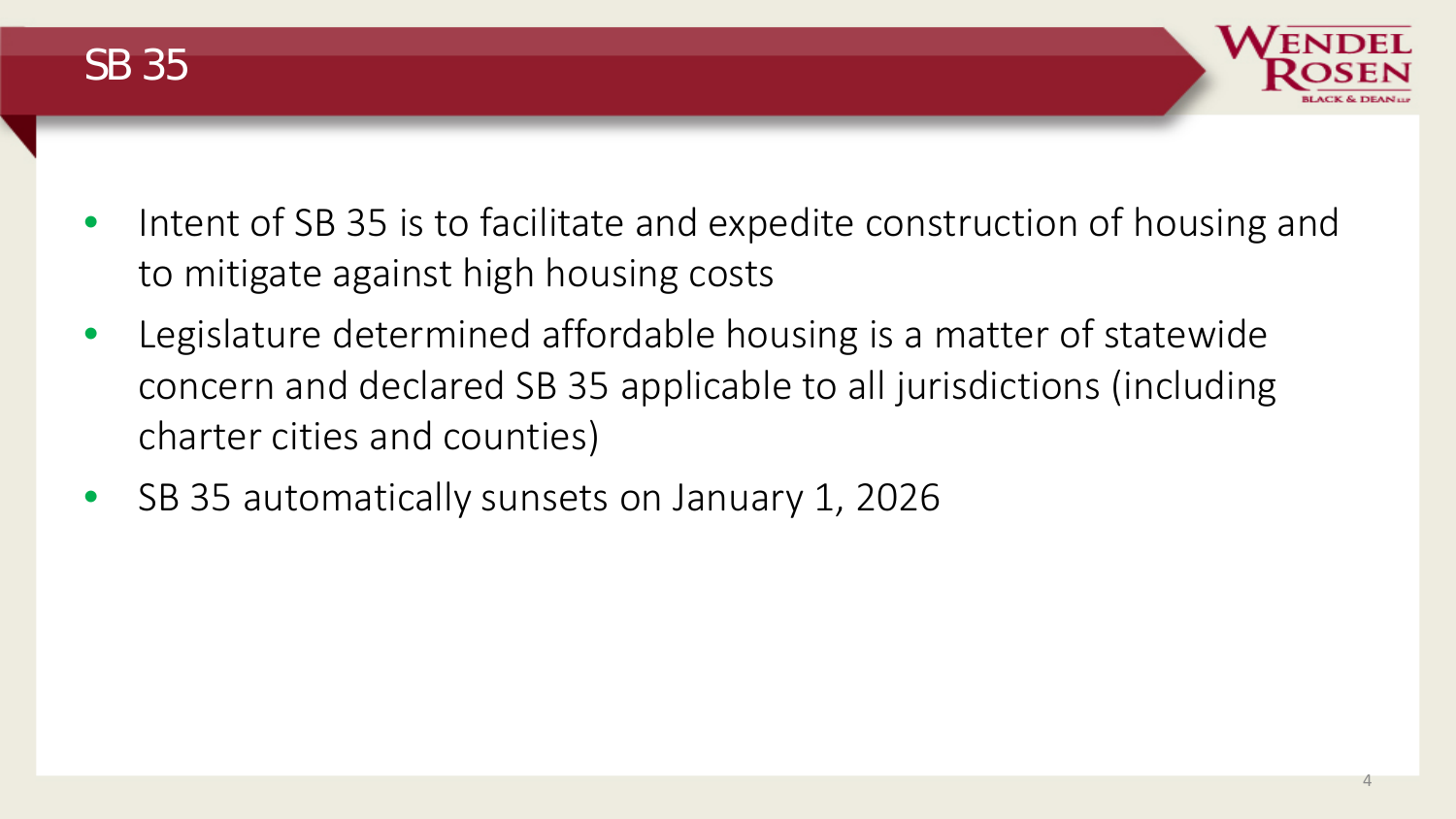# Hurdles in Securing Project Approvals

- Extraordinary amount of time to process applications
- High costs in processing and constructing housing
- Public opposition
- CEQA and other legal challenges
- Referenda and Initiatives

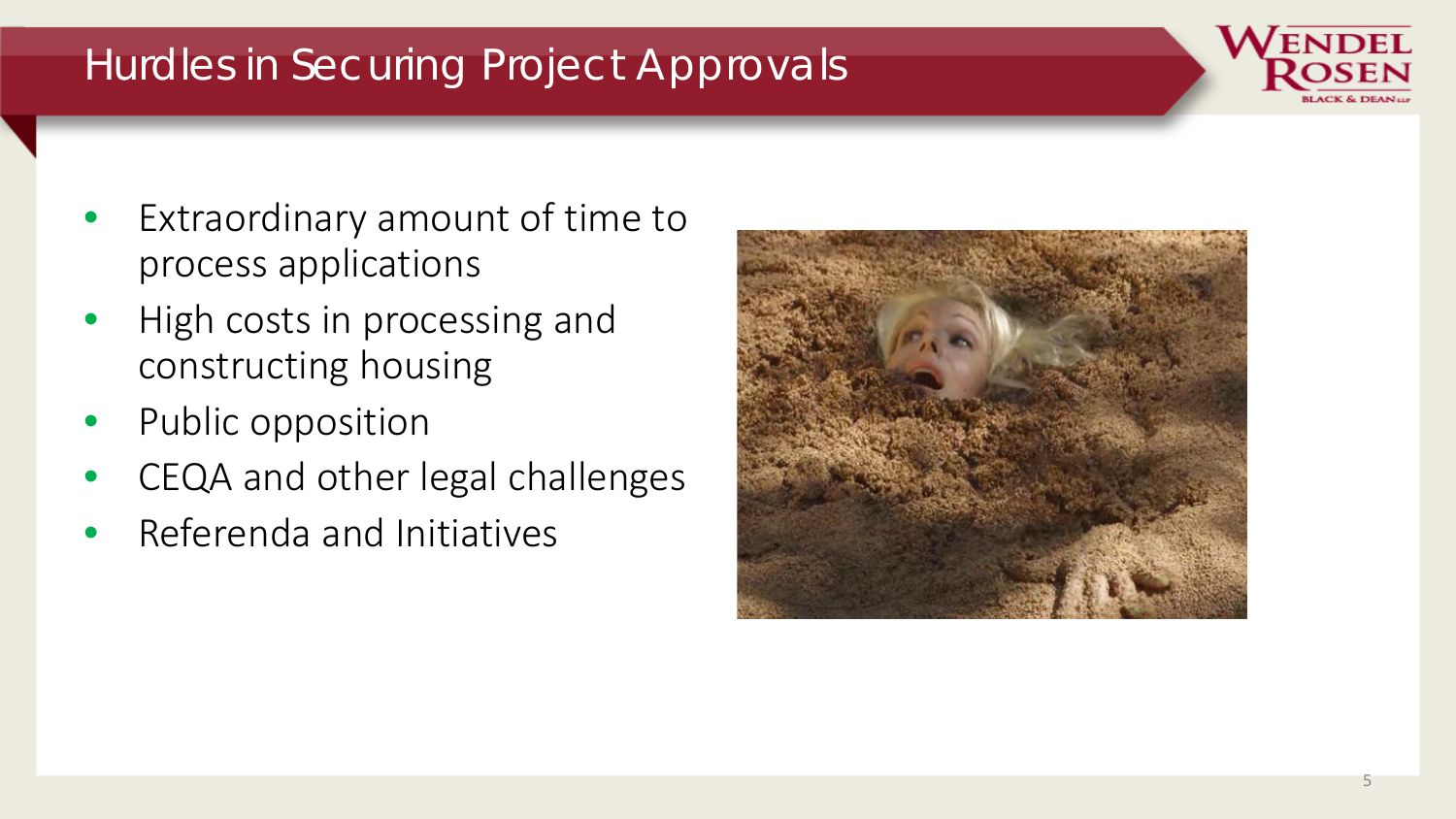

Project approval is streamlined and ministerial (not subject to discretionary review or approval)

If project qualifies, approval in 180 days or less

Extremely limited public review opportunities

Exempt from CEQA because CEQA only applies to "discretionary" actions. SB 35 was amended in 2018 to specifically state that SB 35 projects are exempt (and HCD Guidelines state exemption)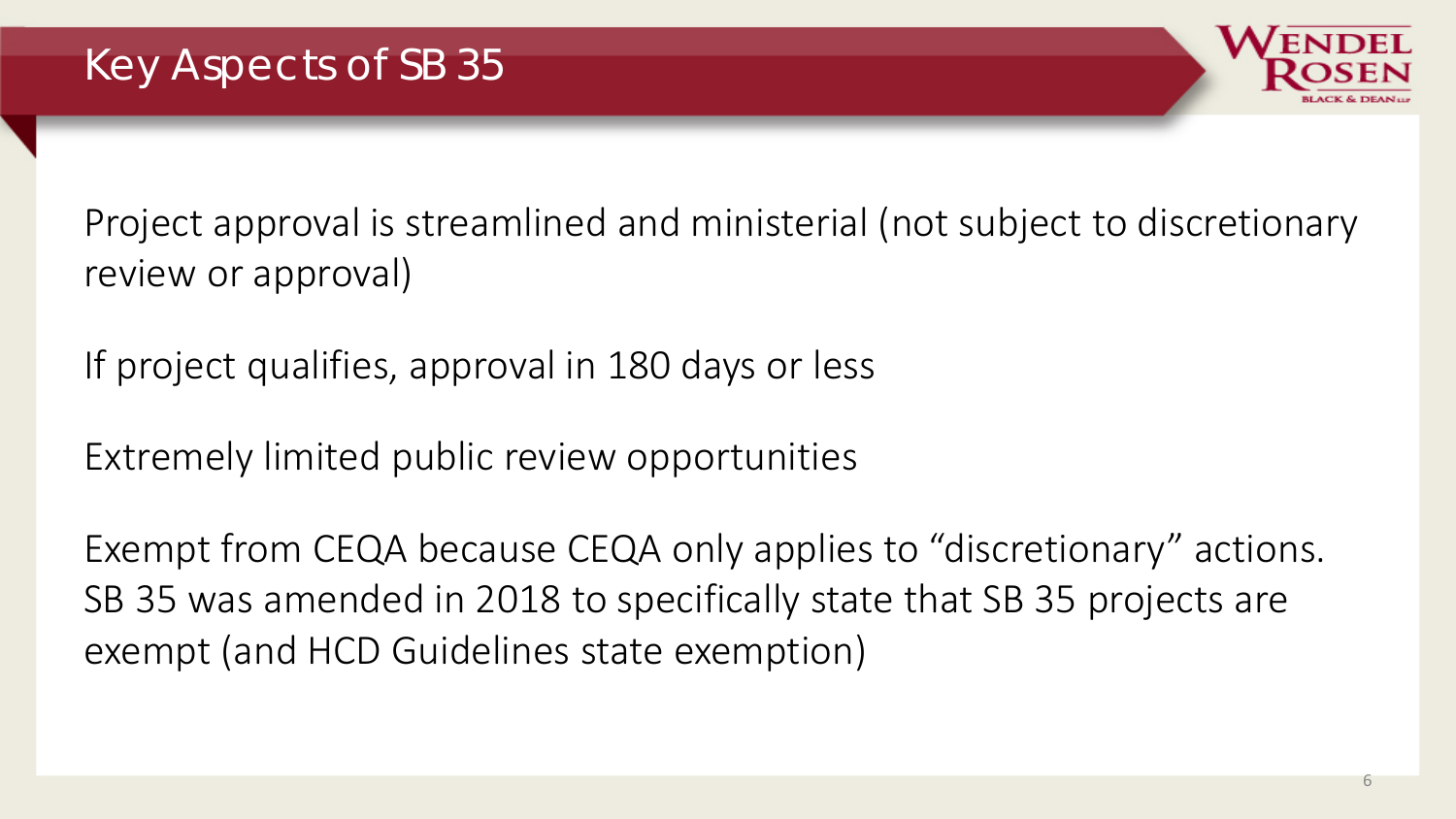# Project Eligibility



Project must be located in a jurisdiction that HCD determined has issued less than its share of building permits to meet its regional housing needs, by income category within a "reporting period." (HCD website\*)

- 13 jurisdictions that meet their RHNA numbers
- Above moderate housing (378 jurisdictions failing)
- Below moderate housing (low and very low) (148 jurisdictions failing)
- \* Determination represents Annual Progress Report data received as of January 31, 2018 and is to be updated "quarterly."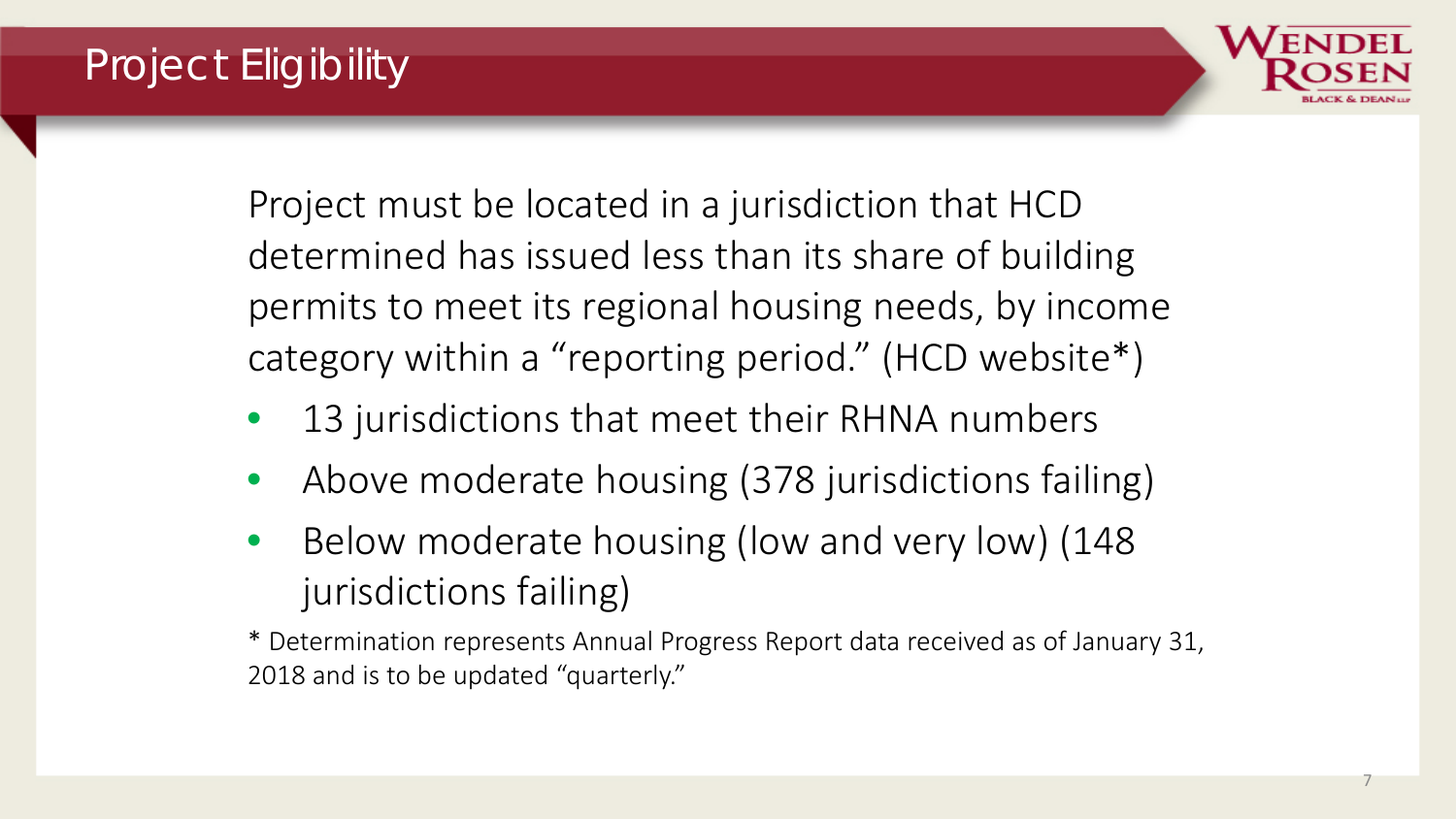

- □ YES □ NO Affordability. Does the proposed project dedicate the qualifying amount of affordable housing?
- □ YES □ NO Number of Units. Does the proposed project contain at least two or more residential units?
- □ YES □ NO Zoning and Residential Uses. Is the project located on legal parcels that have a general designation or are zoned for residential, with at least 2/3 of the square footage dedicated to residential uses?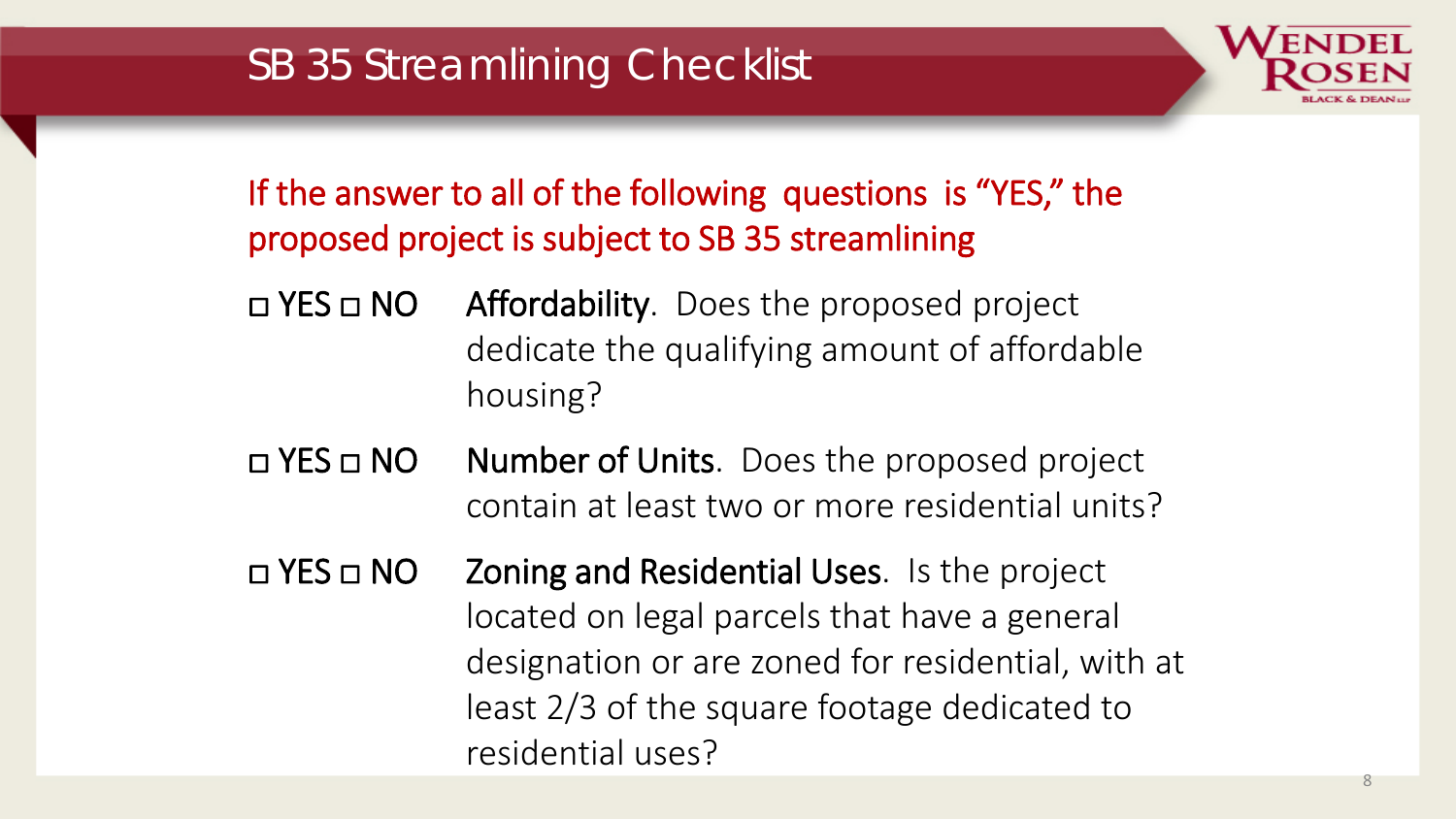

□ YES □ NO Location. Is the project located on property that is not within a coastal zone, prime farmland, wetlands, a high fire severity zone, hazardous waste site, a delineated earthquake fault zone, a flood plain, a floodway, a community conservation plan area, a habitat for protected species, or under/encumbered by a conservation easement?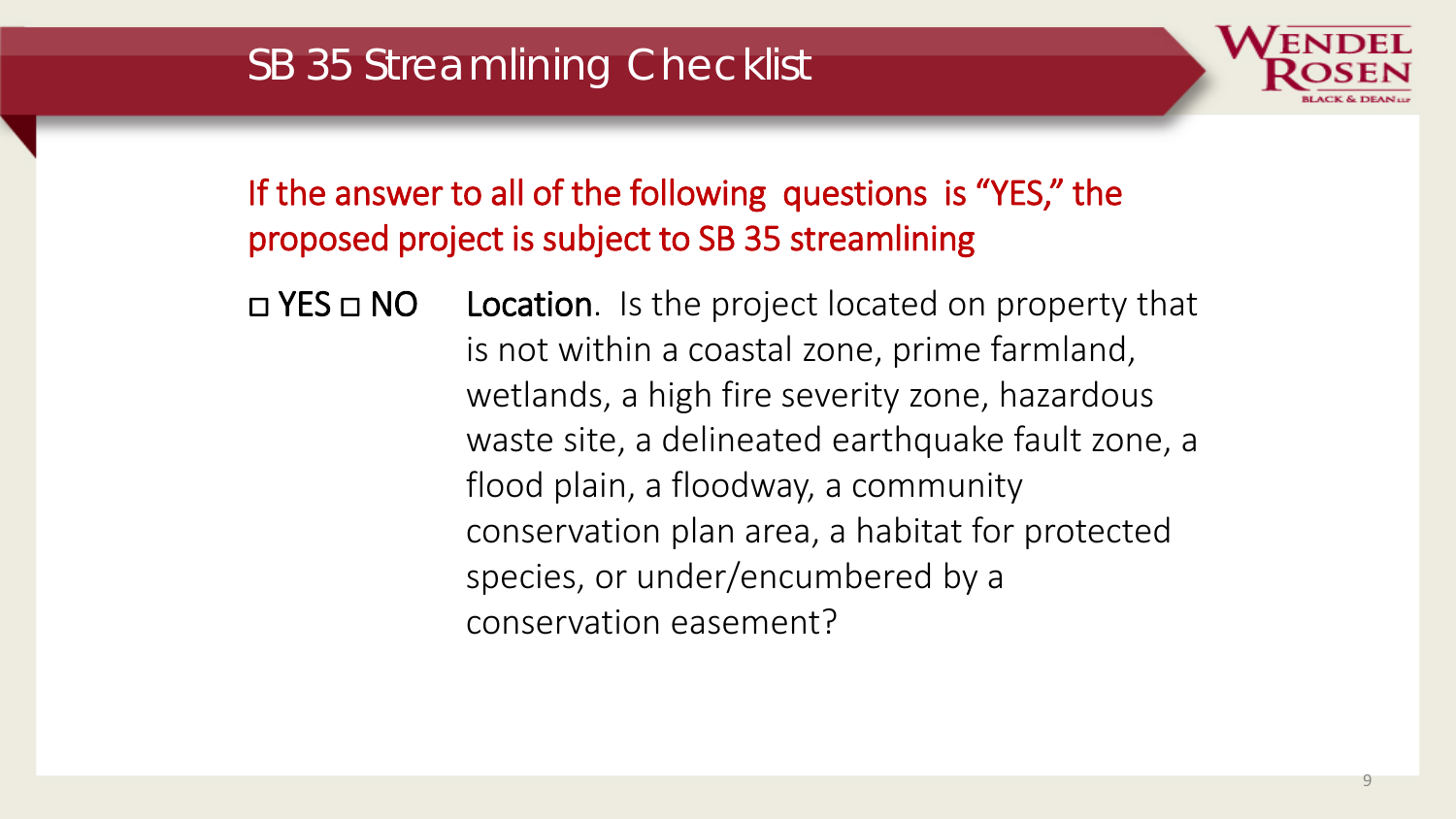

□ YES □ NO Prevailing Wages. If the proposed project is not itself a public work, as defined under Government Code Section 65913.4(a)(8)(A), are all construction workers employed in the execution of the development to be paid the general prevailing rate of per diem wages for the type of work and demographic area, as determined by the California Department of Industrial Relations?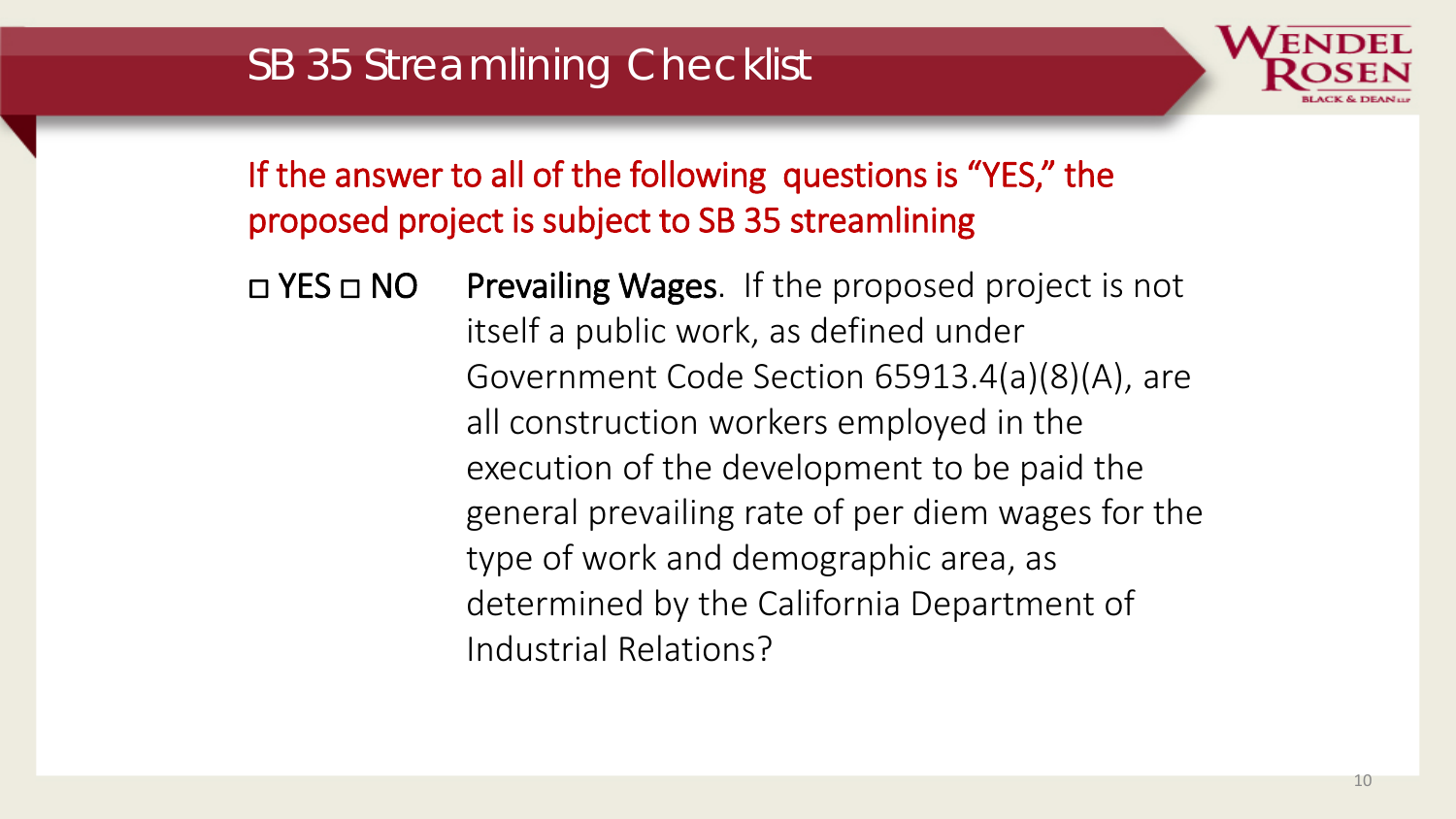# SB 35 Streamlining Checklist



If the answer to all of the following questions is "YES," the proposed project is subject to SB 35 streamlining

□ YES □ NO Skilled and Trained Workforce. If the development consists of 75 or more units that are not 100 percent subsidized affordable housing, will the work be performed by a skilled and trained workforce, as that term is defined under California Government Code 65913.4(a)(8)(B)(iii)?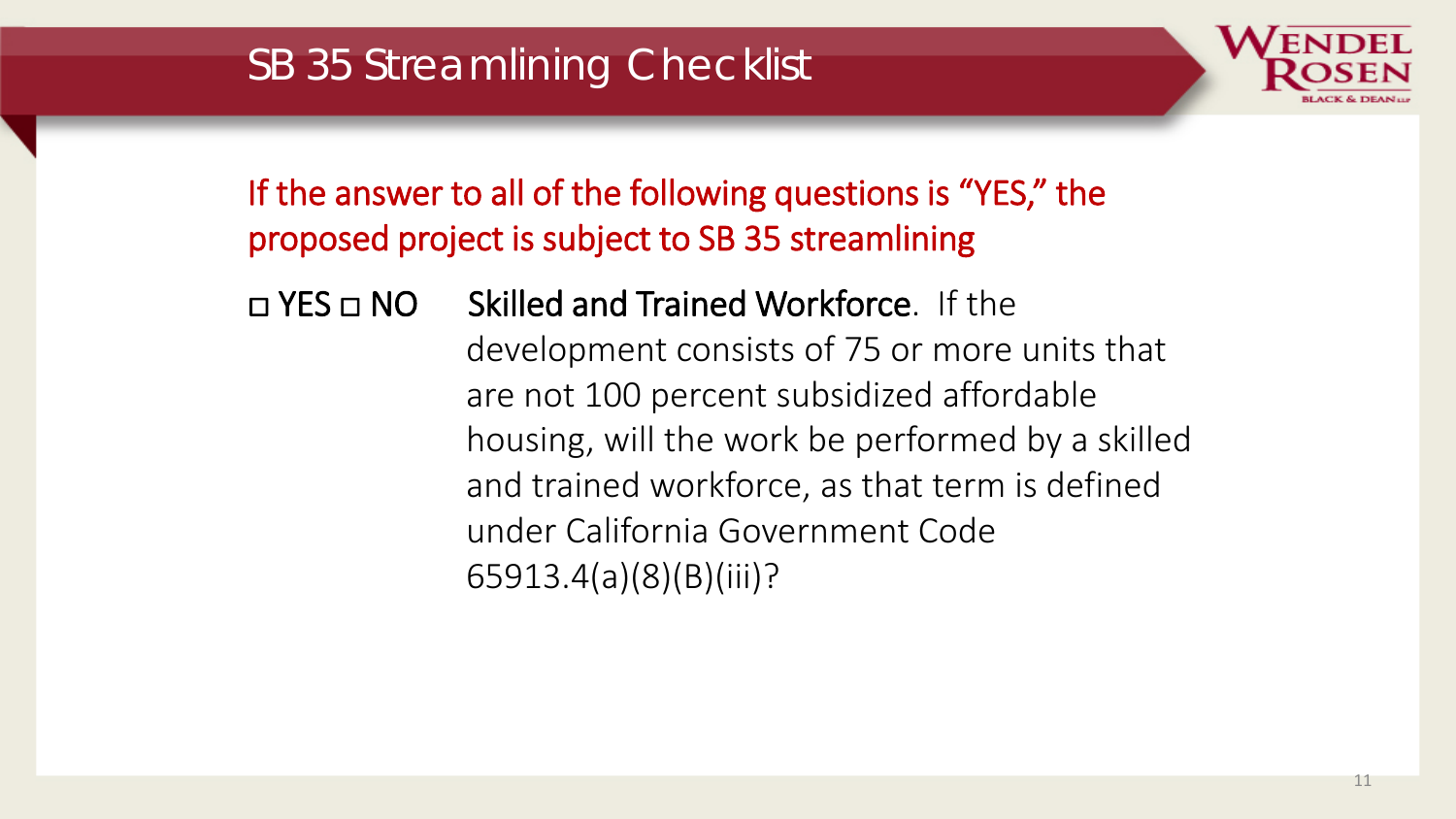

□ YES □ NO Consistent with Objective Standards. Is the proposed project consistent with all applicable objective planning standards at the time of SB 35 application submittal, including all dimensional, height, setback and density (for purposes of this section, any waivers, concessions or incentives conferred through the State Density Bonus Law are considered consistent with objective standards)?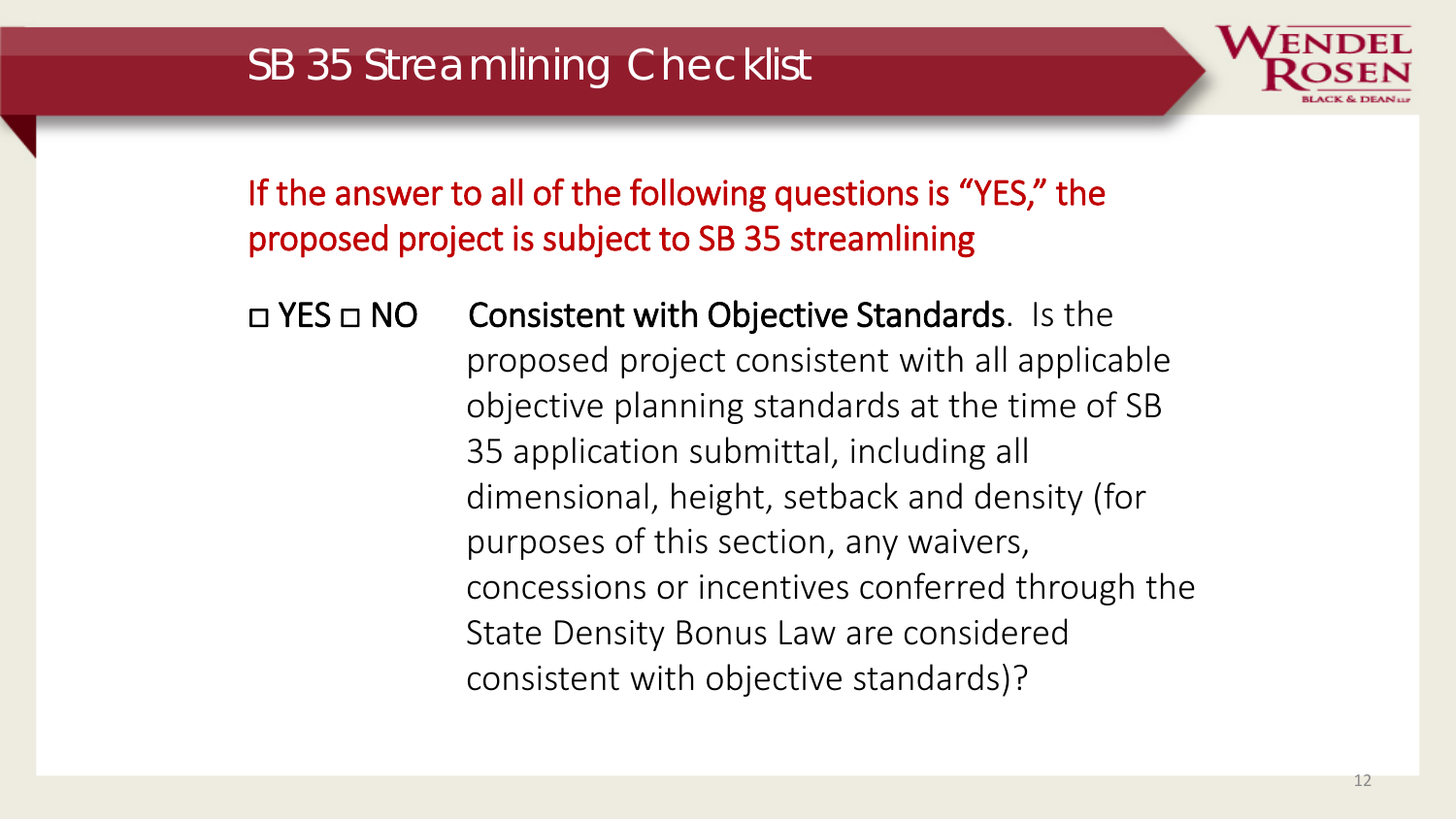

□ YES □ NO Subdivisions. Unless the proposed project either: i) receives a low-income housing tax credit and is subject to the requirement that prevailing wages be paid, or ii) is subject to the requirements to pay prevailing wages and use a skilled and trained workforce, does the proposed project involve the subdivision of a parcel that is subject to the California Subdivision Map Act?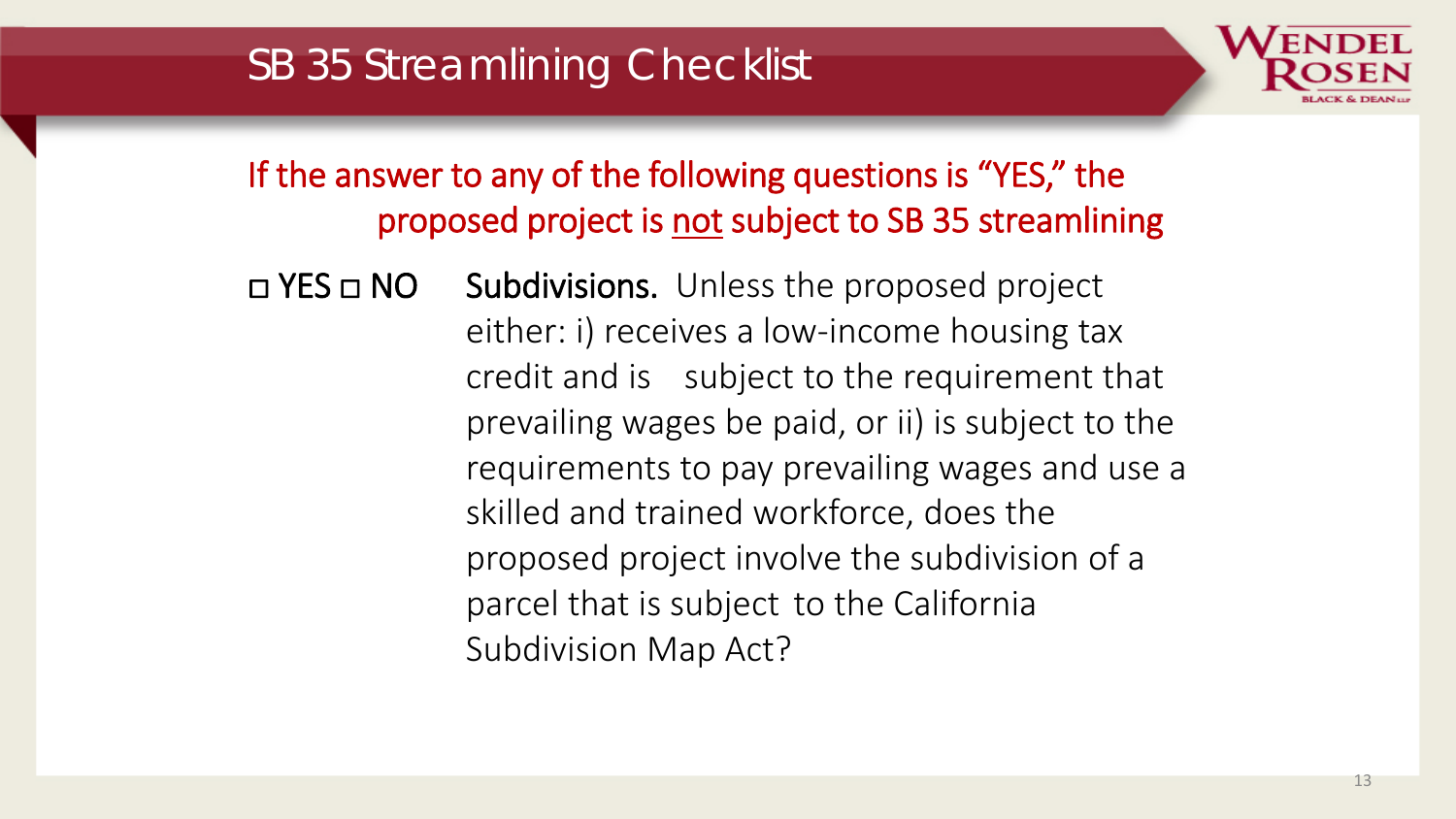

#### □ YES □ NO Historic Buildings. Does the proposed project require demolition of a historic structure that is on a national, state or local historic register?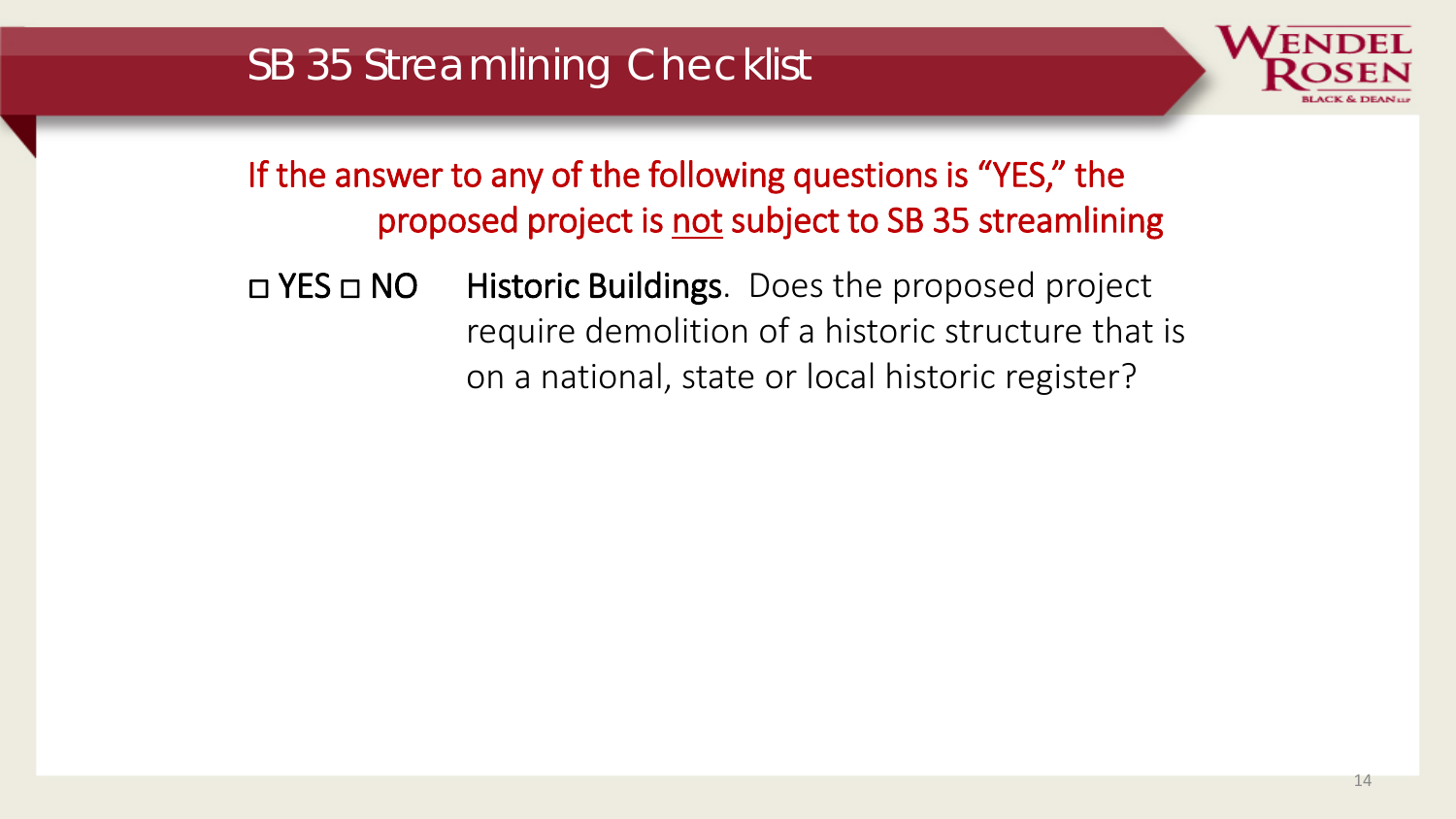# SB 35 Streamlining Checklist

If the answer to any of the following questions is "YES," the proposed project is not subject to SB 35 streamlining

□ YES □ NO Demolition of Residential Uses. Does the proposed project require demolition of any housing units that have been occupied by tenants in the last 10 years; are subject to any form of rent or price control, or subject to any recorded covenant, law or ordinance that restricts rents to levels affordance to persons and families of moderate, low or very low incomes?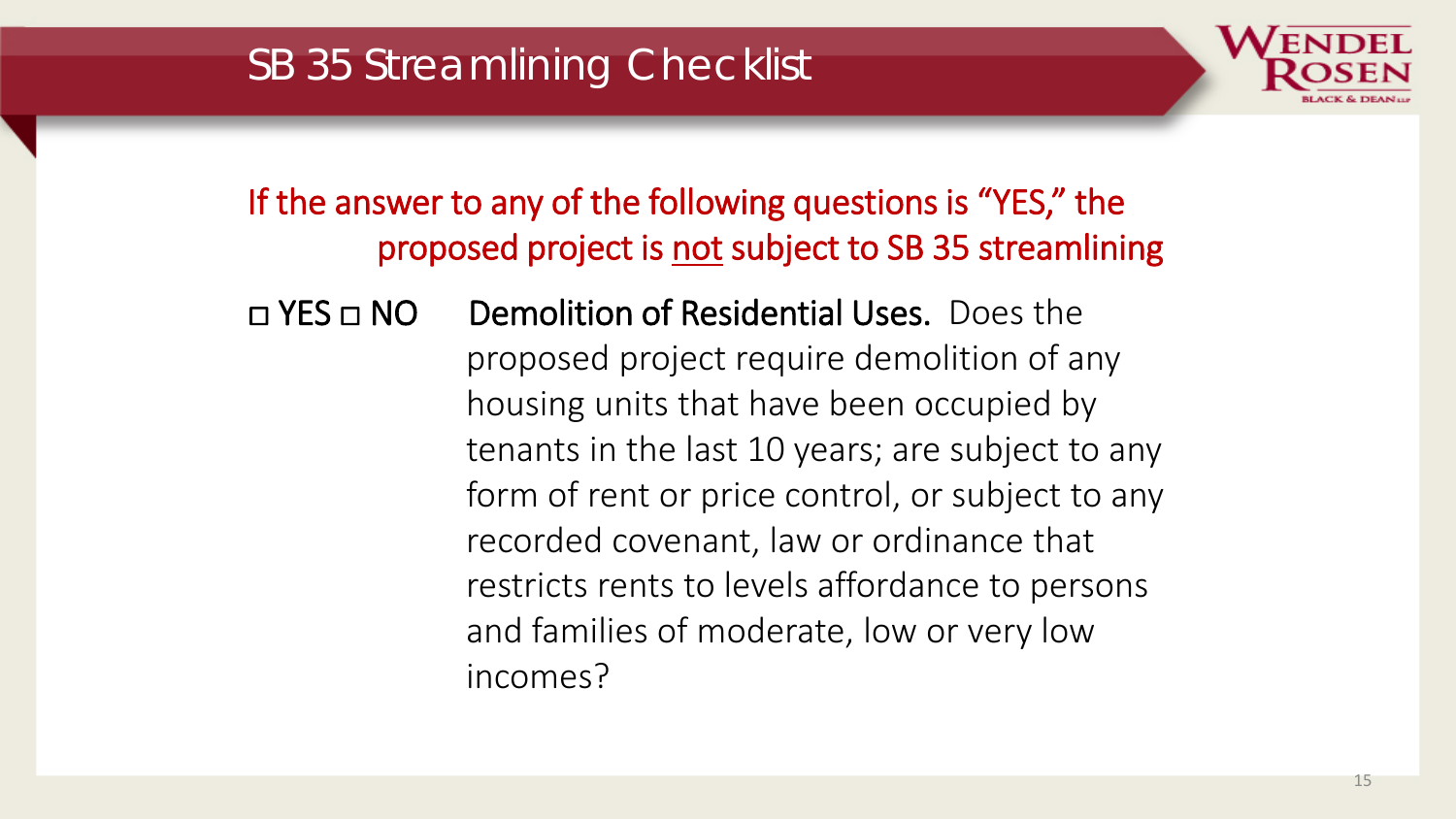# SB 35 Streamlining Checklist



If the answer to any of the following questions is "YES," the proposed project is not subject to SB 35 streamlining

□ YES □ NO Mobile Homes. Is the site governed by the Mobile Home Residency Law, Recreational Vehicle Park Occupancy Law, the Mobile Home Parks Act or Special Occupancy Parks Act?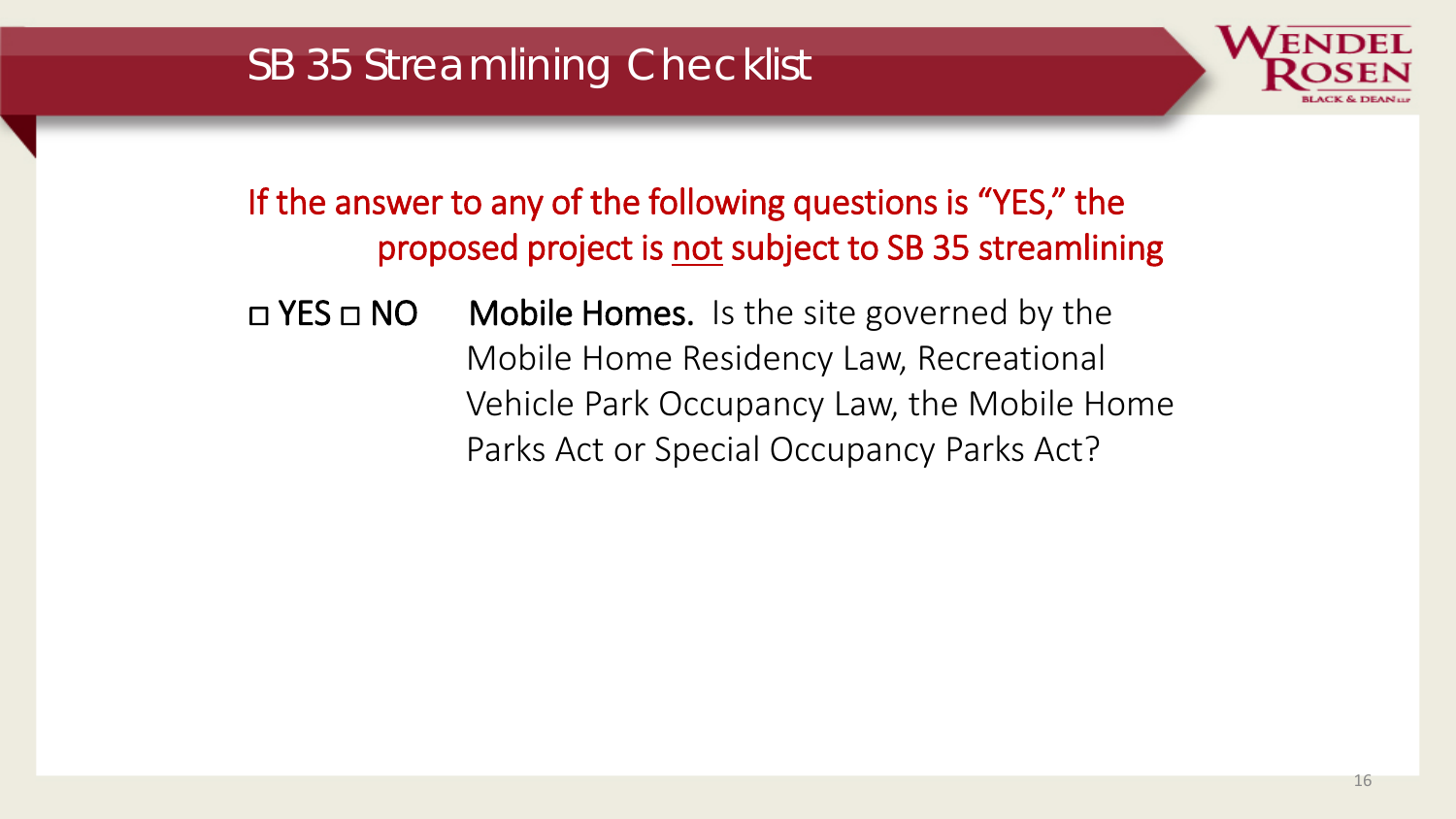



No parking requirements may be imposed on a SB 35 qualified streamlining project if it is located:

- Within a half-mile of public transit;
- Within an architecturally and historically significant historic district;
- In an area where on-street parking permits are required but not offered to the occupants of the development; or
- Where there is a car-share vehicle located within one block of the proposed project.

One parking space per unit may be required of all other SB 35 projects.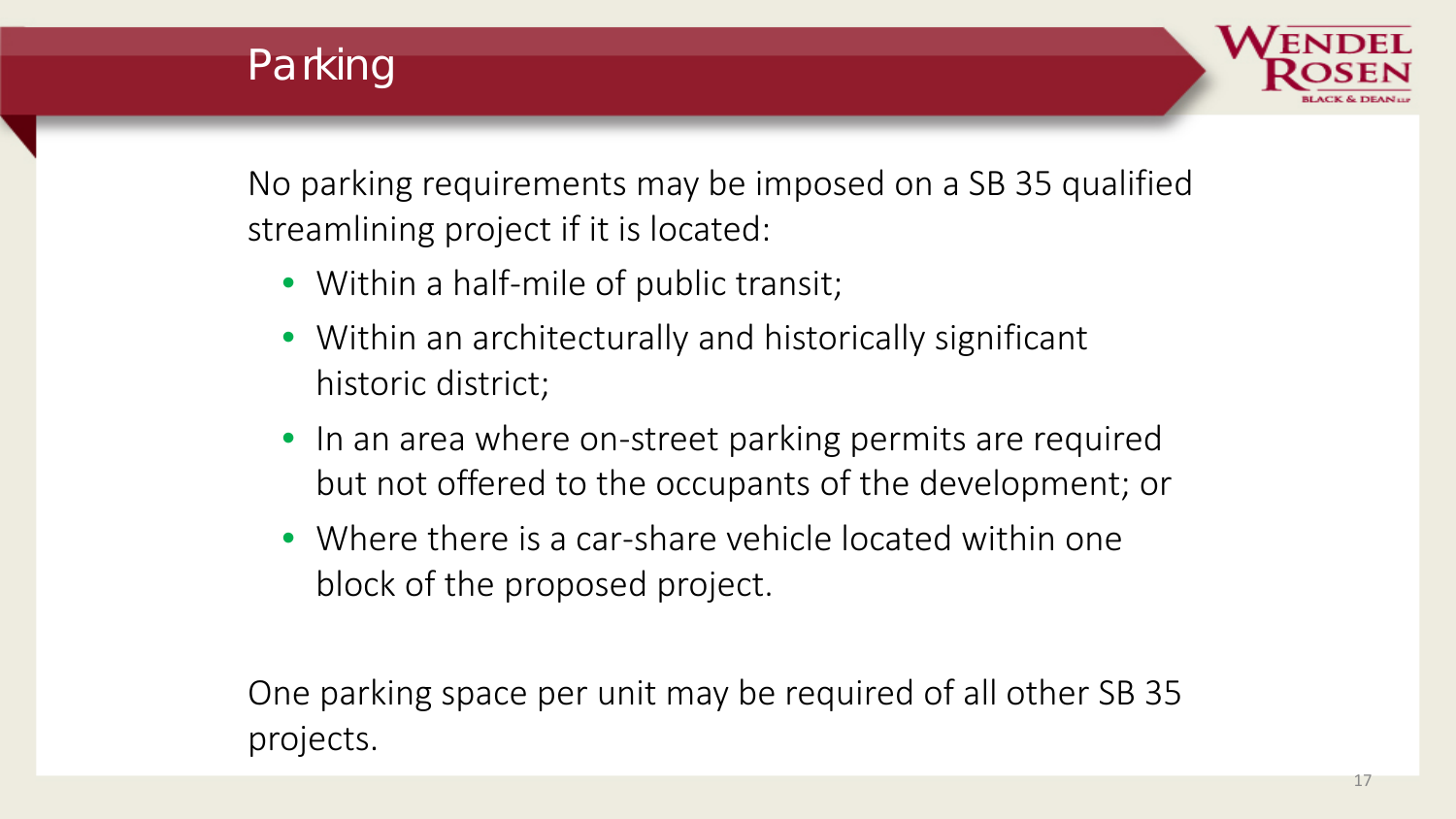

Determine Eligibility

- 60 days if project has 150 fewer housing units
- 90 days if project has more than 150 housing units

#### Approval

- 90 days from date application submitted if 150 fewer housing units
- 180 days from date application submitted if more than 150 housing units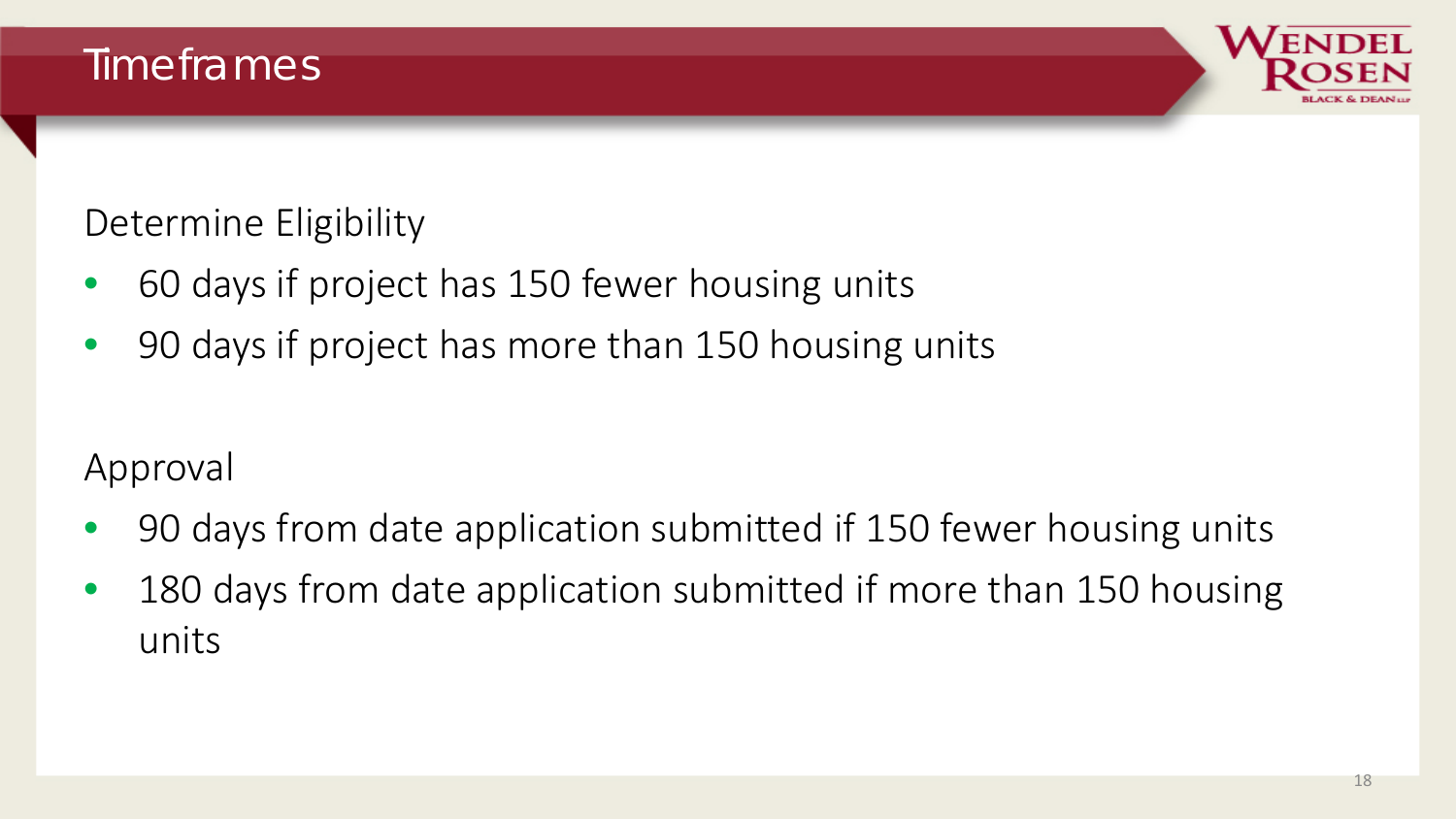## Local Government Responsibility



- HCD Guidelines require locality to provide information about its ministerial approval process, including materials required for an application and relevant objective standards to be used in the evaluation.
- Determine consistency with objective general plan, zoning, subdivision, and/or design review standards.
- If objective standards are inconsistent in the locality's documents, the standard in the general plan prevails.
- SB 35 requires objective zoning, subdivision and design review standards to be *knowable by the applicant and public official* before submission.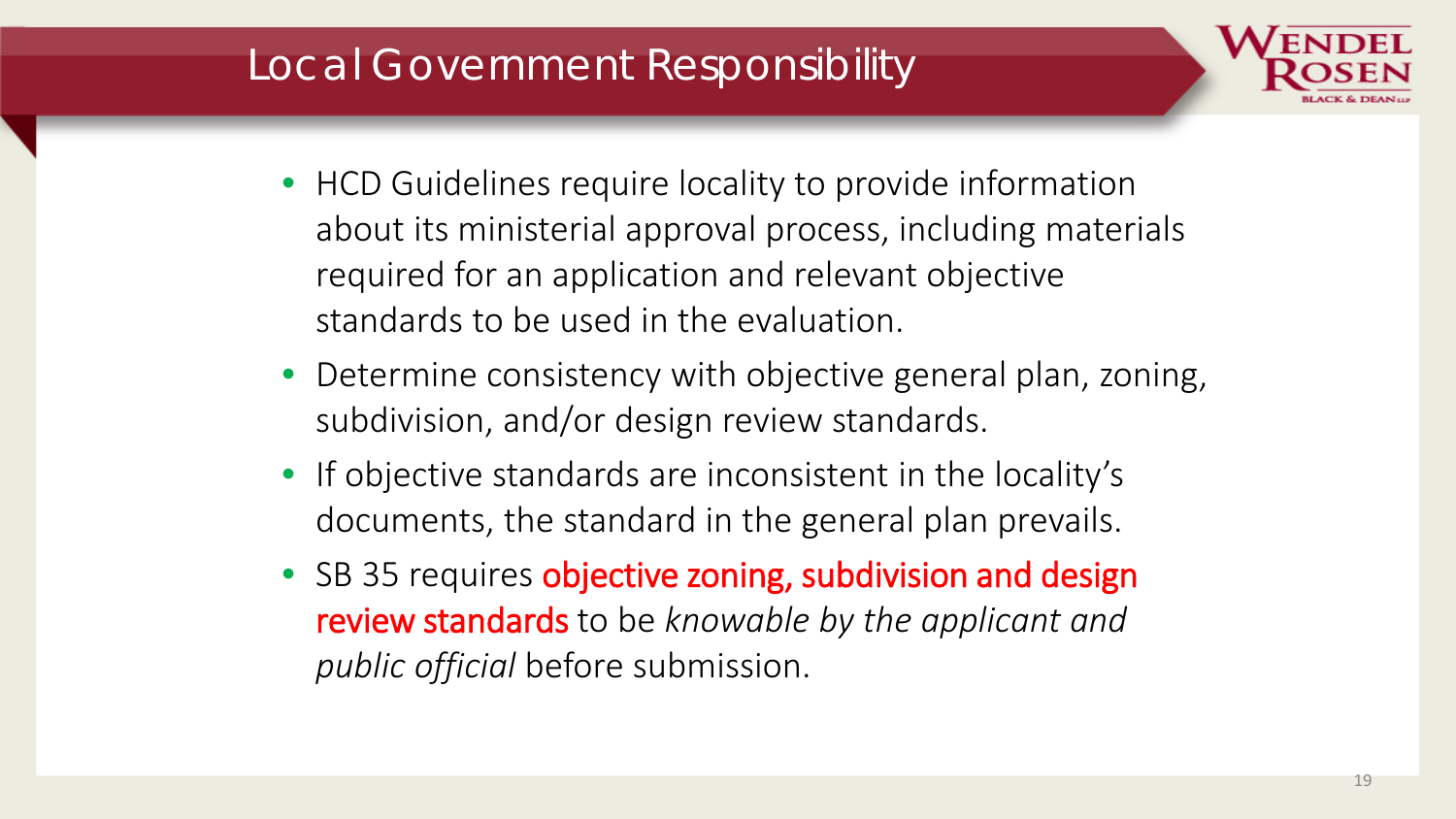## Local Government Responsibility



- SB 35 requires the design review or public oversight process to only focus on reasonable objective design standards *published and adopted by ordinance or resolution* before submission of a development application and shall be broadly applicable to development within the jurisdiction.
- In APR due each year, locality must indicate to HCD number of applications submitted, location and number of developments approved, total number of building permits issued and total number of units constructed by ownership status (renter or owner) and income category for SB 35 projects.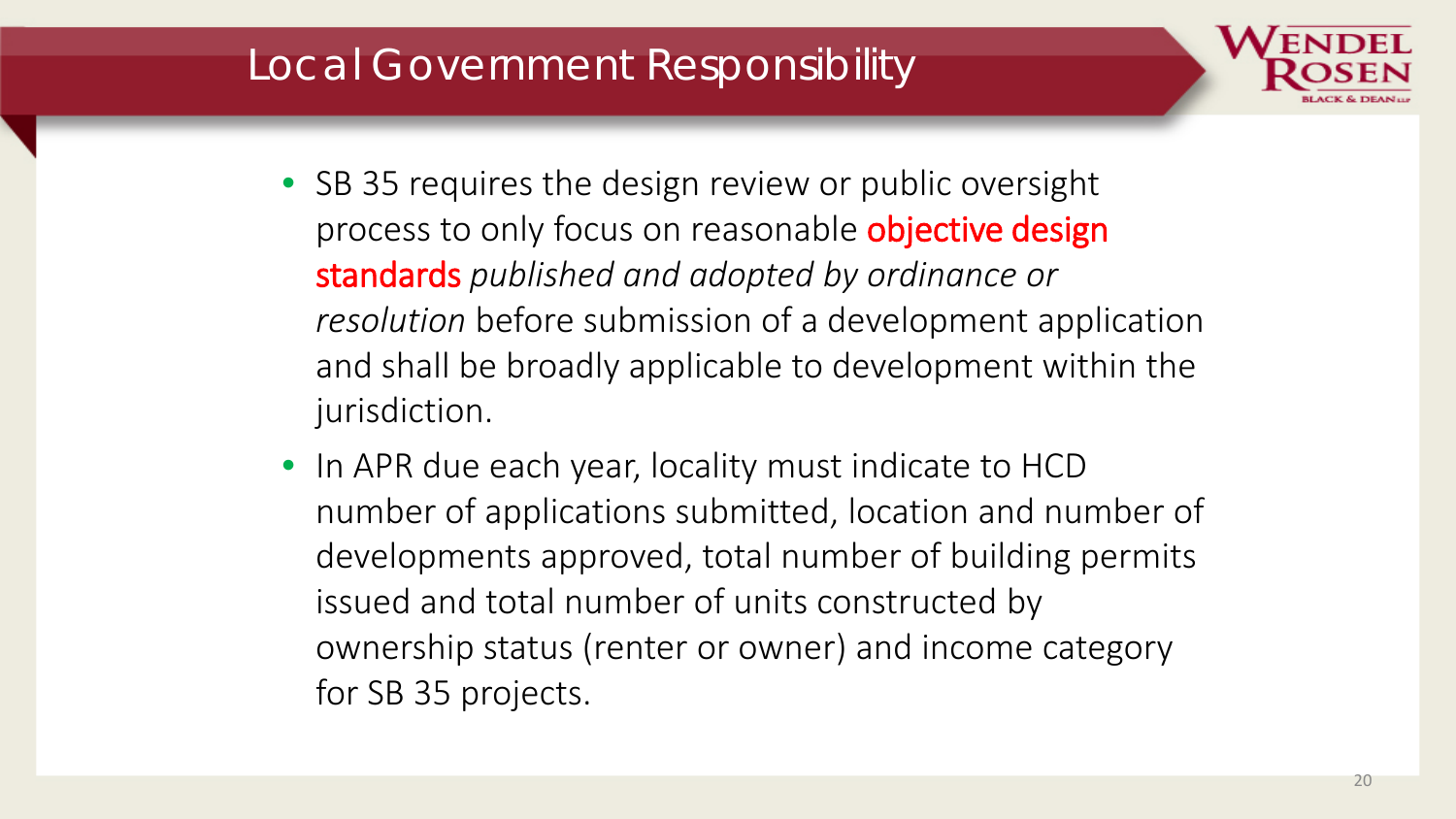## Public Hearings



- Not required because a ministerial project
- Can permit "design review or public oversight"
	- o Can be conducted by planning commission, equivalent board responsible for approval of development projects, or the city council.
	- o Must be "objective and strictly focus on assessing compliance with criteria required for streamlined projects, as well as any reasonable objective design standards" in effect before application submitted.
	- o Cannot in any way "inhibit, chill, or preclude the ministerial approval" allowed by SB 35.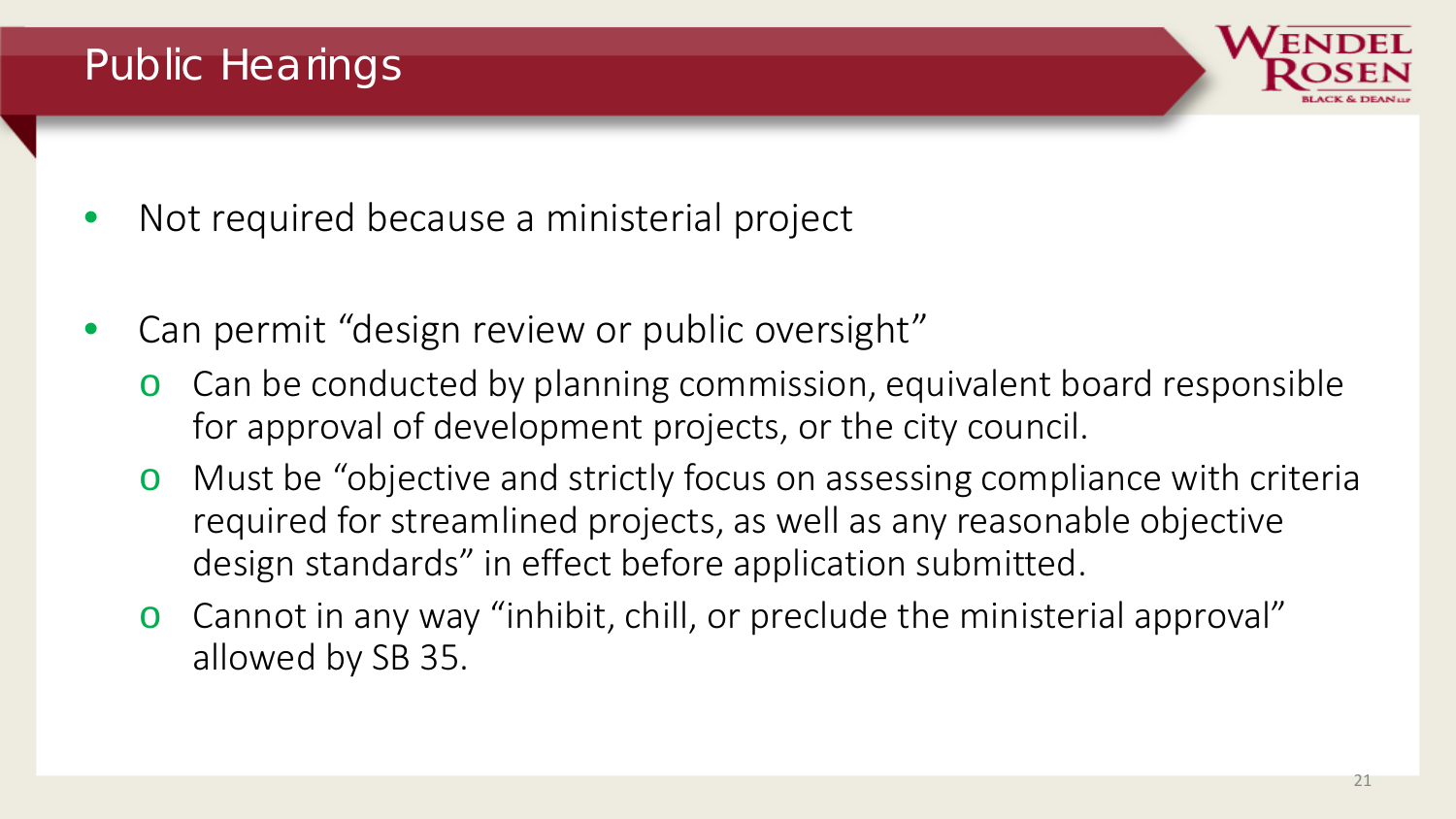# Life of Project



- Projects that include public investment in housing affordability will not expire where 50% are affordable to at or below moderate income levels.
- Projects that do not include 50% as affordable to at or below moderate income levels automatically expire after 3 years except a one-time, one-year extension may be granted if progress is being made toward construction, such as filing a building permit application. Approval remains valid as long as vertical construction commences and is in process.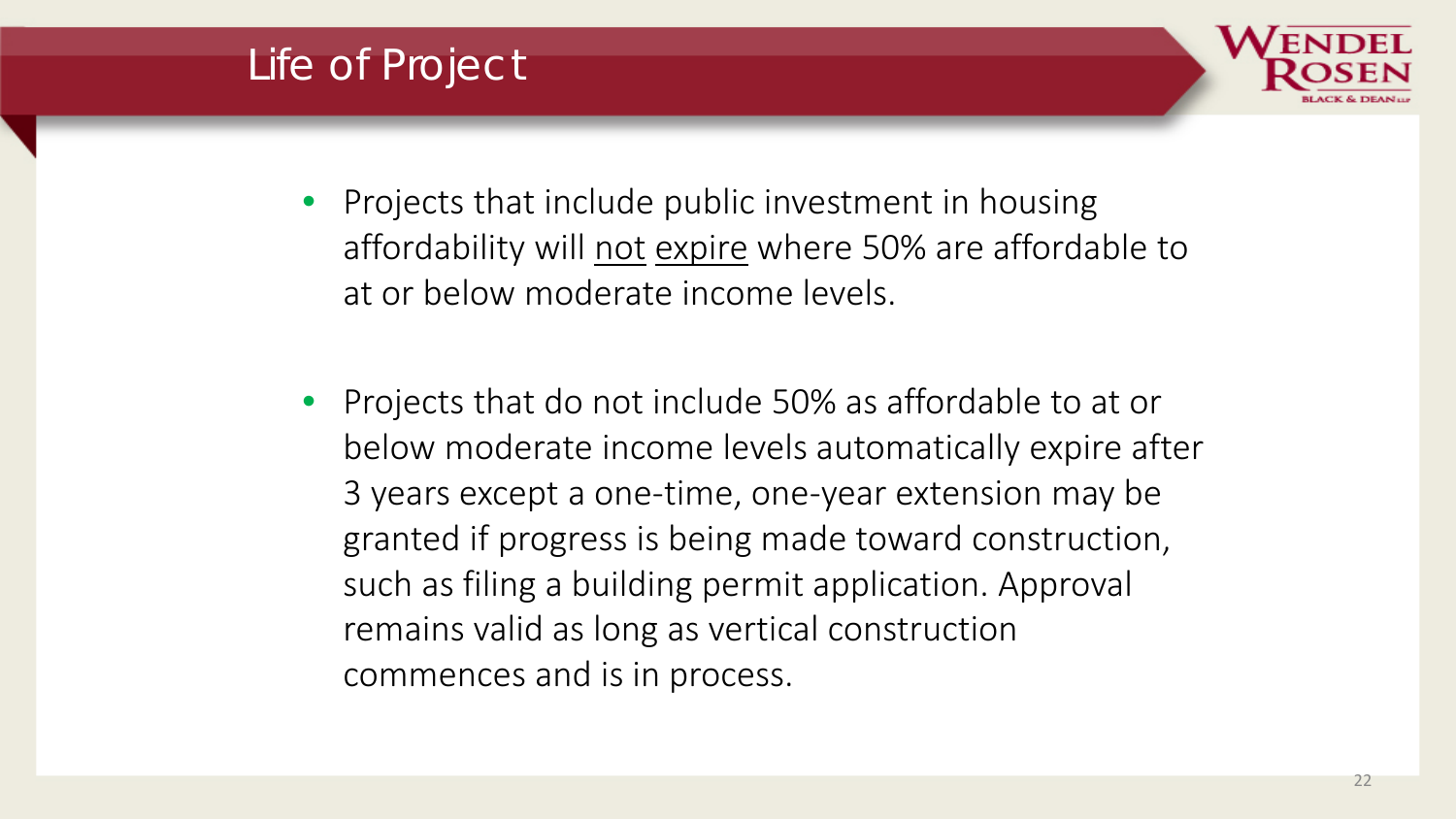# Modifications to Project Approval

Guidelines allow modifications after project approval and before building permit issuance.

By Applicant if:

1)Consistent with HCD Guidelines;

2)Change will not modify project's consistency with objective standards;

3)Change will not conflict with a plan, ordinance or policy addressing community health or safety; and

4)Will not modify concessions, incentives or waivers.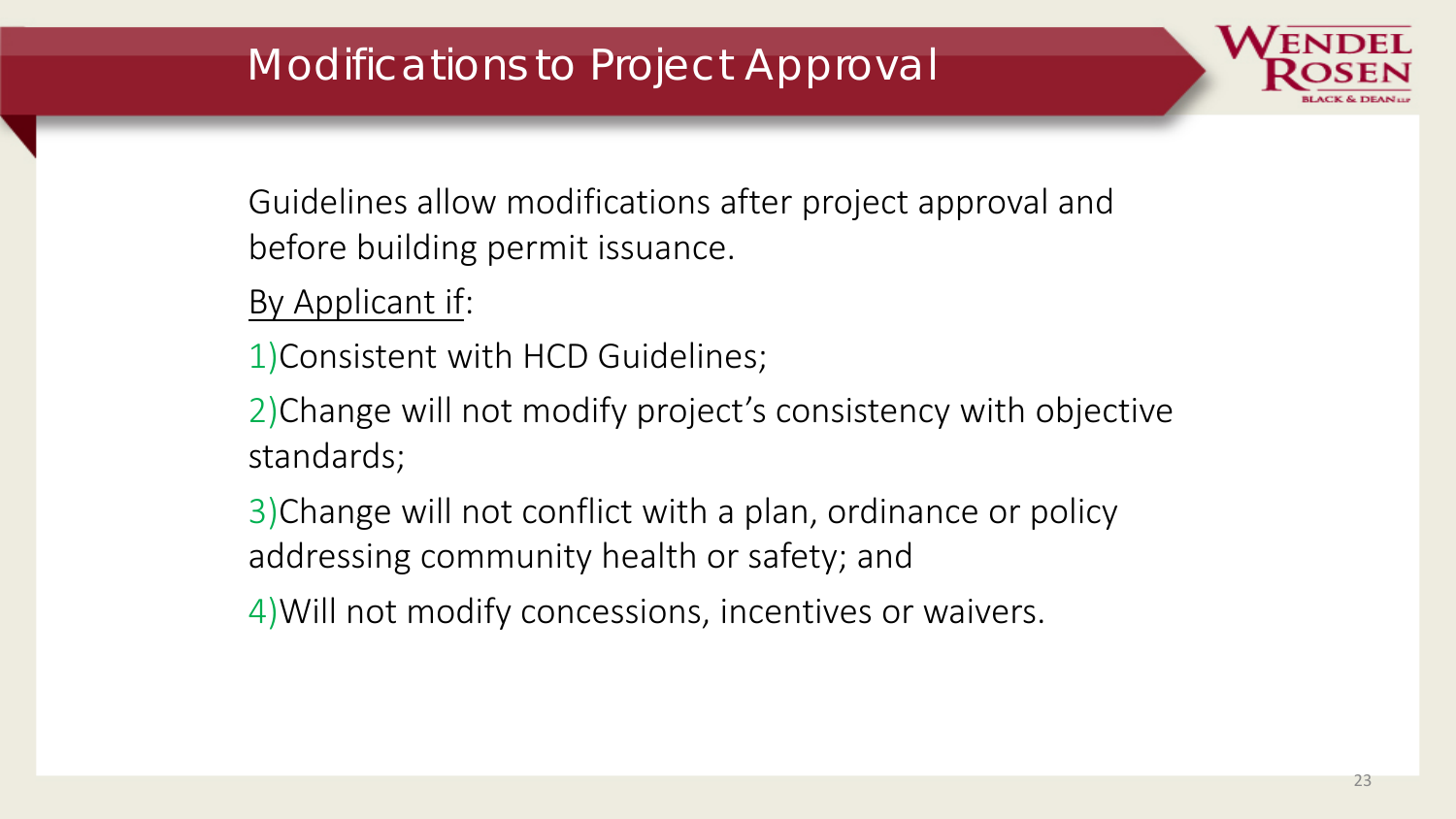# Modifications to Project Approval

#### By Locality only once if:

1)Necessary to comply with construction codes (including building, plumbing, electrical, fire, grading);

2)Necessary to comply with federal or state laws; or

3)Necessary to mitigate a specific, adverse impact upon public health or safety and no "feasible" way to "satisfactorily" mitigate or avoid the impact without modifying the development.

Query – SB 35 only allows objective standards to be applied that were in effect at the time the application was submitted. So can locality request a change to impose "new" codes and laws?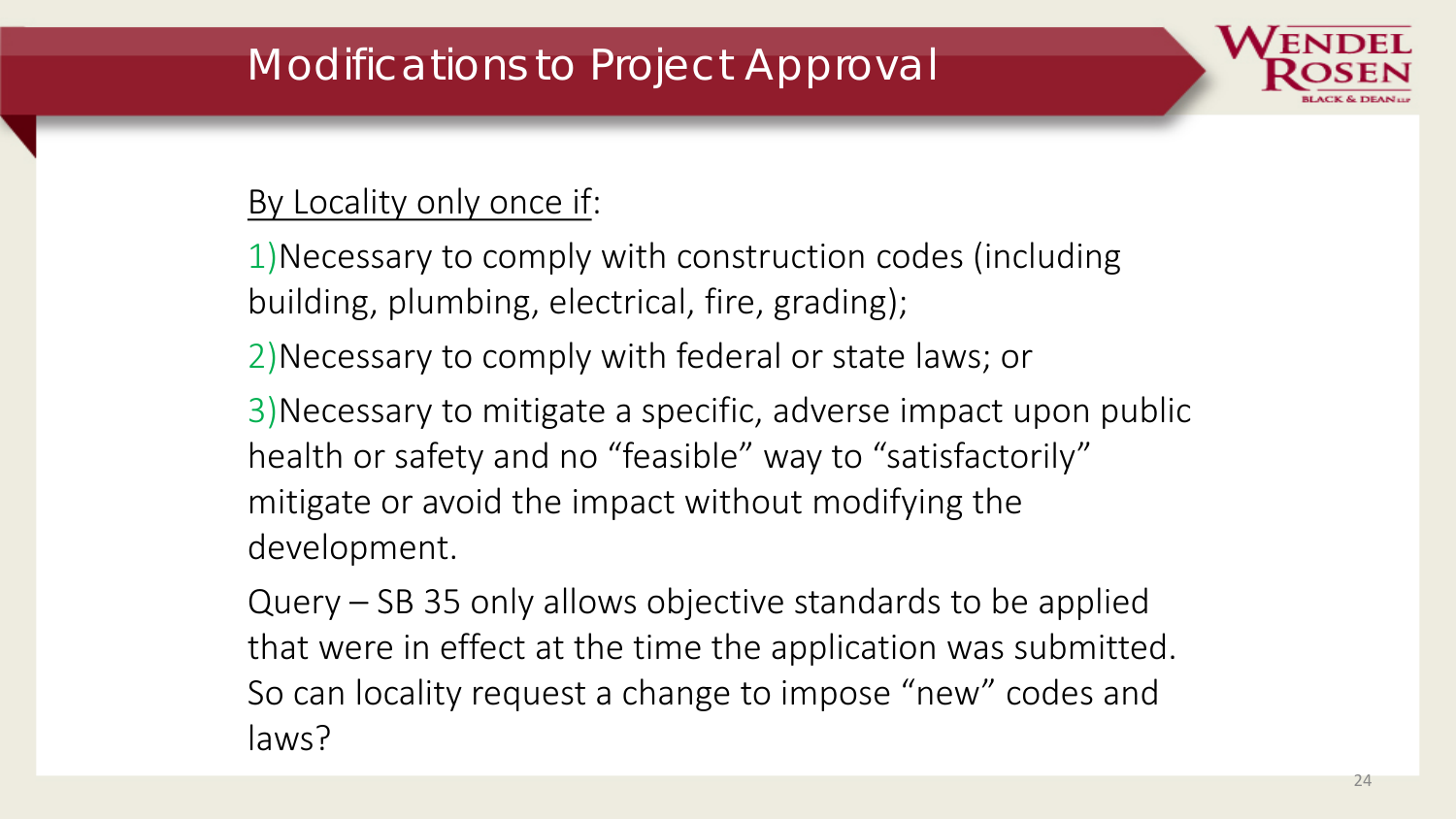

What are "objective zoning, subdivision and design standards" Must they be in "writing" and must they originate from an adopted resolution or ordinance?

2) Who determines if the application meets these standards?

3) How is it determined that a project includes at least 2/3 of the square footage dedicated to residential use?

4) How does the city attorney inform decision makers they can't hold public hearings?

5)Can conditions of approval or mitigation measures be imposed (i.e., indemnification provision) on the project?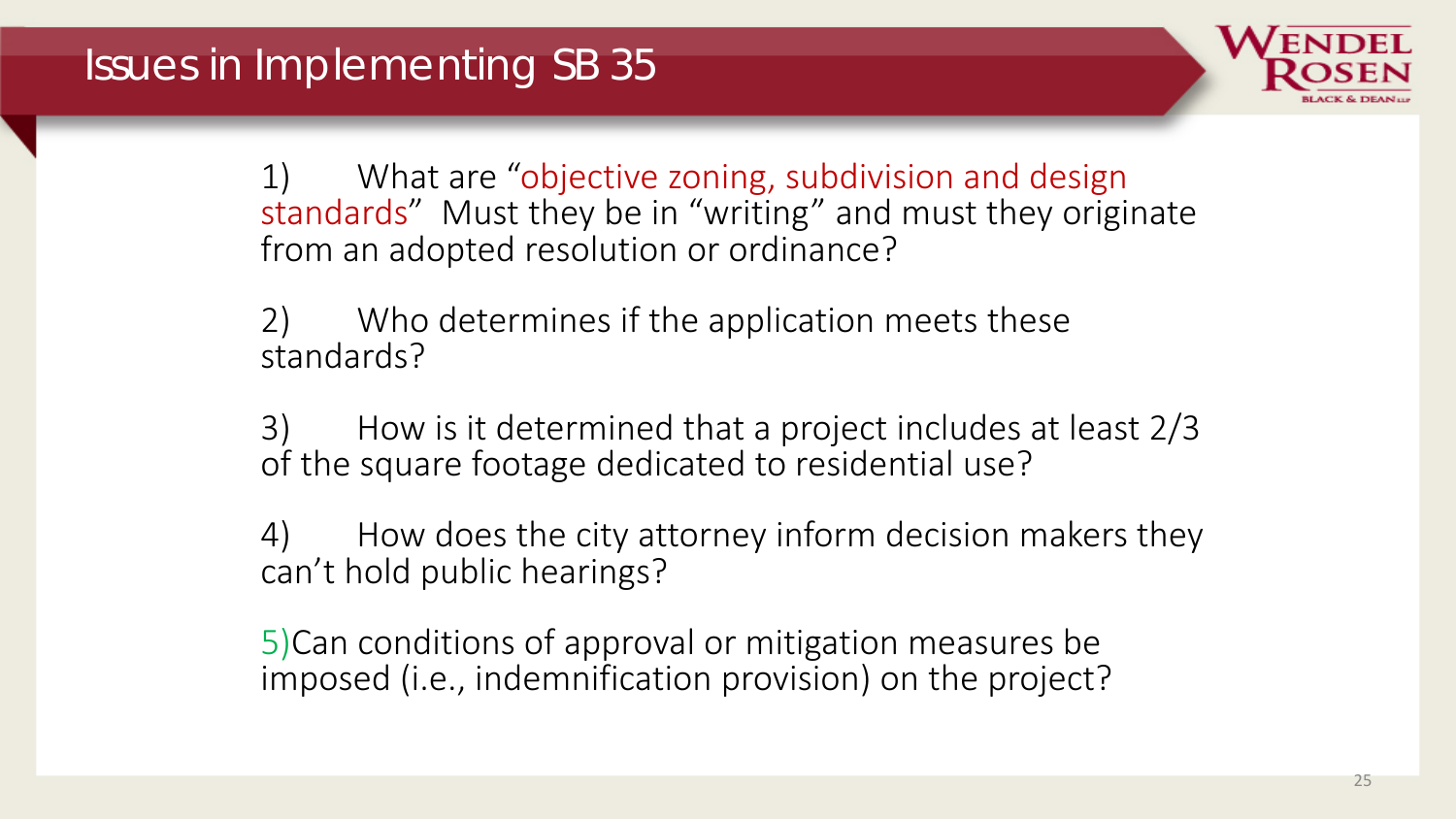## Issues in Implementing SB 35



(6) Can the locality, in its general plan or other planning document, require preparation of CEQA related studies (traffic reports, air quality analysis) and impose the measures recommended in those studies?

- (7) Can the locality impose a condition on a mixed use project that requires affordable housing to be built first or at the same time as the other project uses?
- (8) How does a locality assure skilled and trained workforce and prevailing wage is used?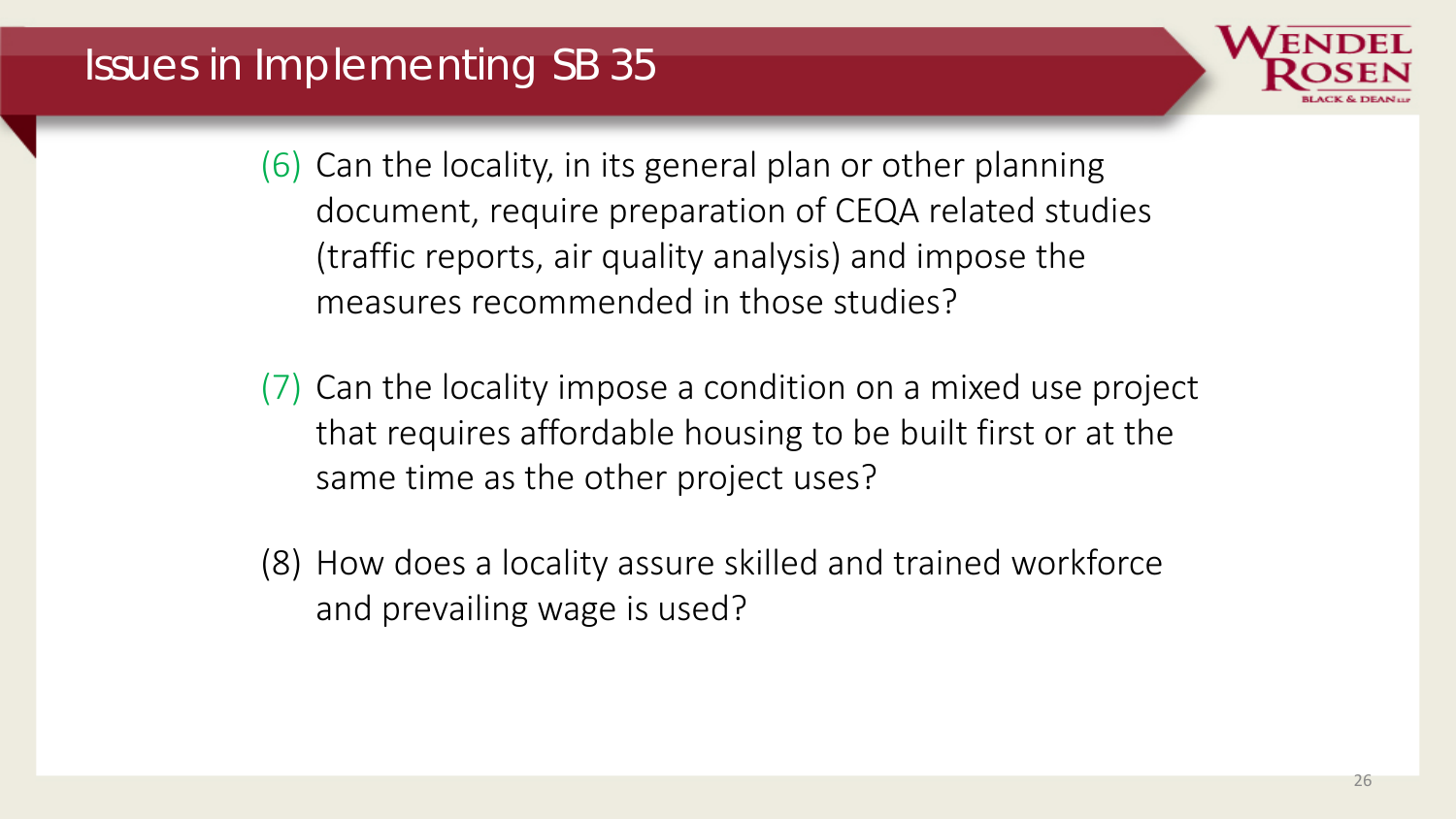# Issues in Implementing SB 35



- (9) HCD Guidelines state ministerial approval cannot require a conditional use permit or "other discretionary local government review or approval." How does this effect inclusionary housing agreements, and subdivision improvement agreements?
- (10) What steps should the locality take to assure an adequate record is in place if the denial or approval is challenged?